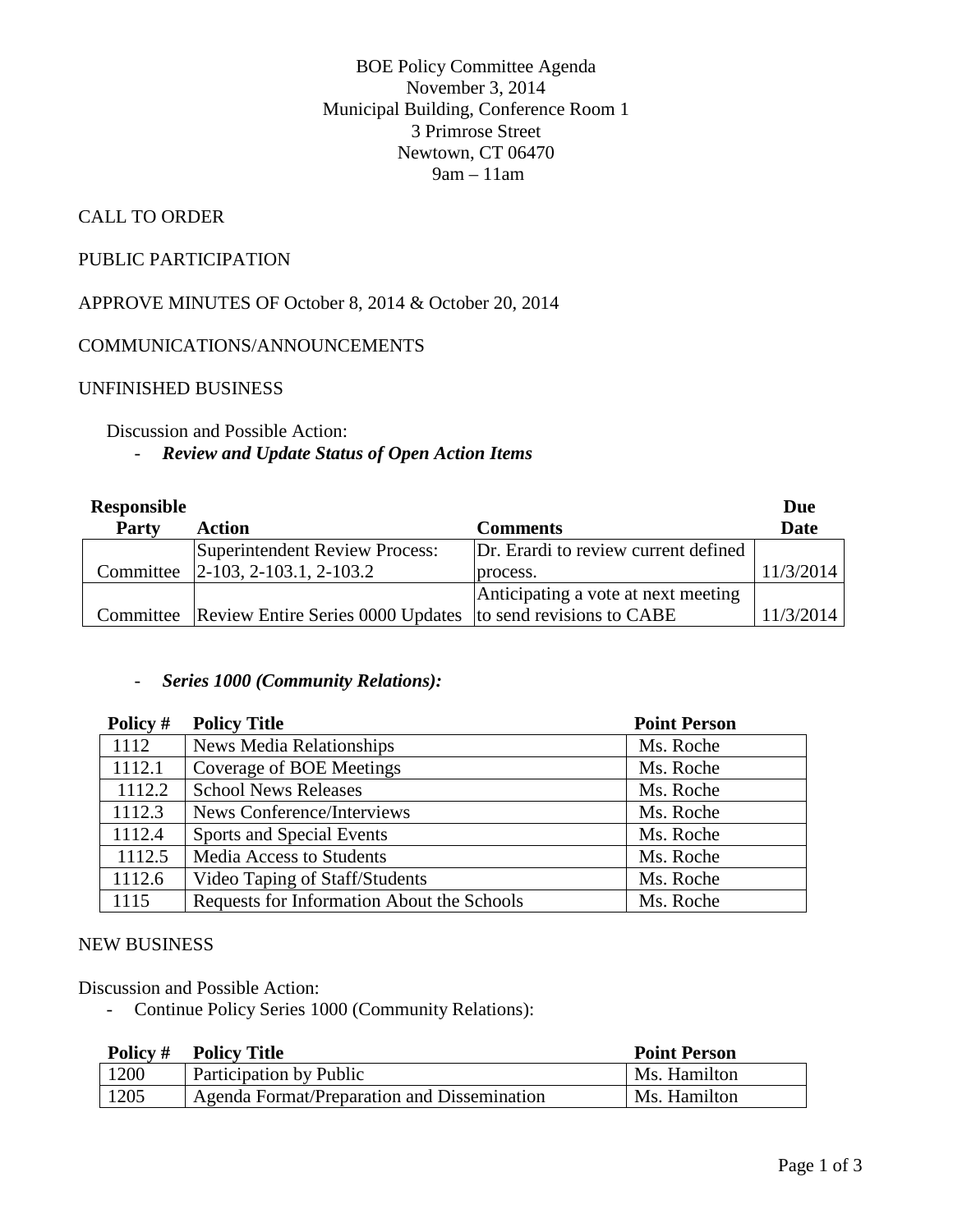## BOE Policy Committee Agenda November 3, 2014 Municipal Building, Conference Room 1 3 Primrose Street Newtown, CT 06470  $9am - 11am$

| Policy # | <b>Policy Title</b>                                   | <b>Point Person</b> |
|----------|-------------------------------------------------------|---------------------|
| 1210     | <b>School Community Associations</b>                  | Ms. Hamilton        |
| 1212     | <b>School Volunteers</b>                              | Ms. Hamilton        |
| 1220     | <b>Citizens' Advisory Committees</b>                  | Ms. Hamilton        |
| 1221     | Citizens' Advisory Committees - For the Board of      | Ms. Hamilton        |
|          | Education                                             |                     |
| 1222     | Citizens' Advisory Committees - For the Staff         | Ms. Hamilton        |
| 1223     | Parental Involvement/Chapter 1                        | Ms. Hamilton        |
| 1230     | Other School-Connected Organizations/Booster Clubs    | Ms. Hamilton        |
| 1240     | Citizen's Assistance to School Personnel              | Ms. Hamilton        |
| 1250     | Visits to the Schools                                 | Ms. Hamilton        |
| 1251     | Loitering or Causing Disturbance                      | Ms. Hamilton        |
| 1252     | Motorized Vehicles on School Property                 | Ms. Hamilton        |
| 1260     | <b>Educational Foundations</b>                        | Ms. Hamilton        |
| 1300     | Public Activities Involving Staff, Students or School | Ms. Hamilton        |
|          | Facilities                                            |                     |
| 1300.1   | <b>Community Engagement</b>                           | Ms. Hamilton        |
| 1310     | Relations between Public and School Personnel         | Dr. Erardi          |
| 1311     | <b>Staff Participation in Community Activities</b>    | Dr. Erardi          |
| 1311.1   | Political Activities of School Employees              | Dr. Erardi          |
| 1311.2   | Political Activities in the Schools/On School Board   | Dr. Erardi          |
|          | Property                                              |                     |
| 1312     | <b>Public Complaints</b>                              | Dr. Erardi          |
| 1312.2   | <b>Complaints About Policies</b>                      | Dr. Erardi          |
| 1313     | <b>Gifts to School Personnel</b>                      | Dr. Erardi          |
| 1313.1   | Parental Involvement in Title I Programs              | Dr. Erardi          |
| 1314     | Soliciting Funds from and by Students                 | Dr. Erardi          |
| 1315     | Distribution of Materials to School/Personnel         | Dr. Erardi          |
| 1316     | Relations Between Public and School Personnel         | Dr. Erardi          |
| 1316.1   | <b>Public Conduct at School Activities</b>            | Dr. Erardi          |
| 1320     | <b>Relations Between Public and Students</b>          | Dr. Erardi          |
| 1321     | <b>Public Performance by Students</b>                 | Dr. Erardi          |
| 1321.1   | Public Performance by School Music Organizations      | Dr. Erardi          |
| 1322     | <b>Contests for Students</b>                          | Ms. Roche           |
| 1323     | <b>Gifts to Students</b>                              | Ms. Roche           |
| 1324     | Soliciting Funds from and by Students                 | Ms. Roche           |
| 1325     | Advertising and Promotion                             | Ms. Roche           |
| 1326     | <b>Solicitations by Staff Members</b>                 | Ms. Roche           |
| 1327     | Relations With Youth Organizations                    | Ms. Roche           |
| 1330     | Use of School Facilities                              | Ms. Roche           |
| 1330.1   | Use of School Fields by Outside Organizations         | Ms. Roche           |
| 1331     | Smoke Free Environment                                | Ms. Roche           |